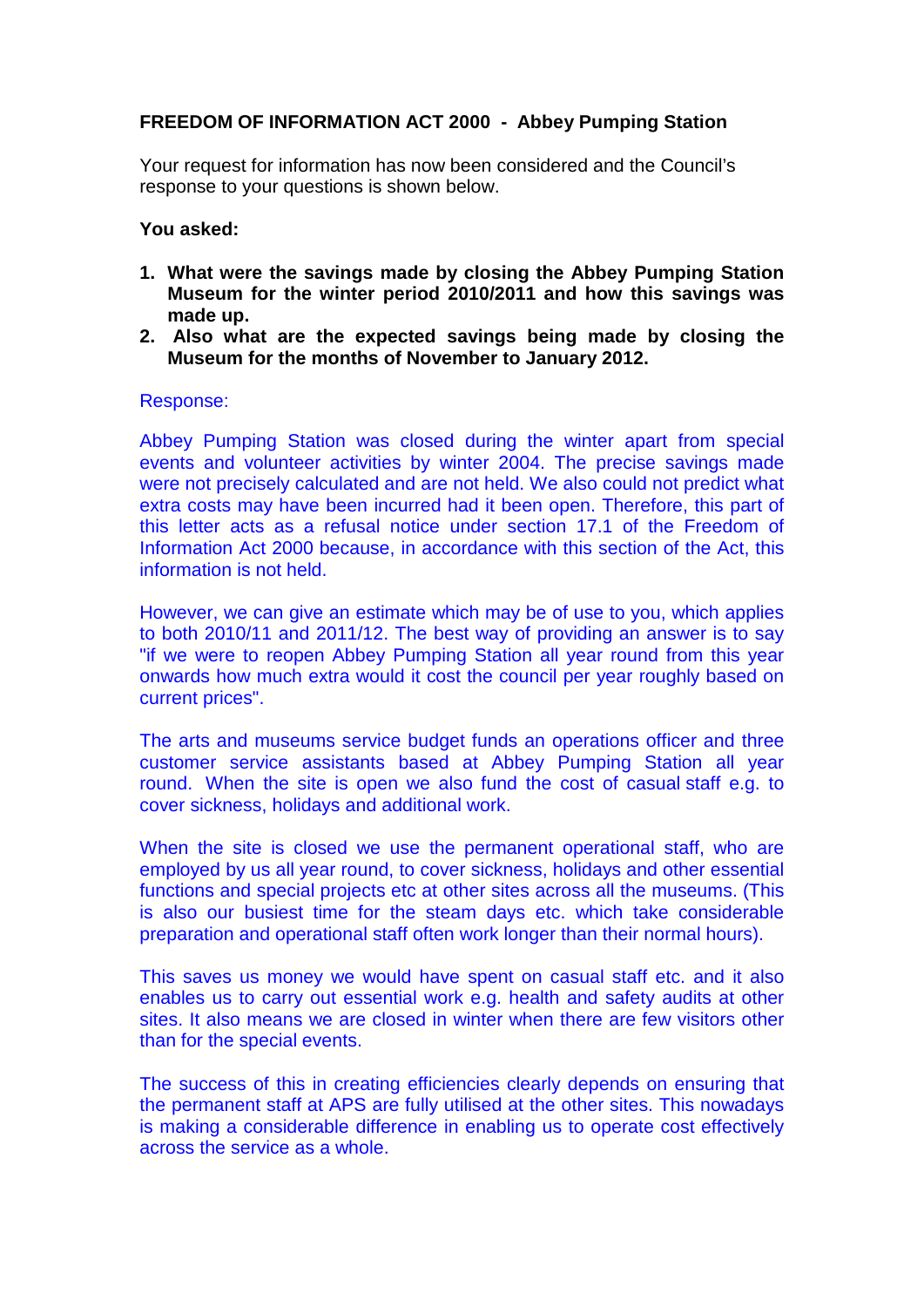It also has the advantage to us that we have a pool of people always available. When we need a casual staff member it involves ringing around which takes time. These staff are well versed in how the other sites work so they can be fully part of a team, carrying out a higher level of duties than casuals could.

If APS were open in the winter we could have to also spend about £3,000 on casual staff over the three month period. We would also lose the ability to redeploy the APS Customer Service Assistant staff to other sites during this period so they would have to buy in casual and other staff etc. which we estimate would come to another £5,000.

There would then also be additional running costs e.g. heating and lighting, materials, supplies, repairs.

Total estimated cost of reopening APS for three winter months November to January:

£3,000  $\times$  1 = extra casual staff needed at APS £5,000  $\times$  1 = extra casual staff across the rest of the sites £1,000 extra fuel, materials, supplies, repairs

Total savings c.£9,000.

Please note that this is an estimate which we are not able to verify without detailed analysis and the creation of new information. The true cost of any such reopening can also only be ascertained once it has actually happened, after several month's operation.

I hope that this information is of interest to you.

The legislation allows you to use the information supplied for your own personal use. Please be aware that any commercial or other use, for example publication, sale, or redistribution may be a breach of copyright under the Copyright, Designs and Patents Act 1988 as amended unless you obtain the copyright holder's prior permission.

Not all the information that is supplied which is covered by copyright will be the Council's copyright, for example it may be the copyright of a government department or another Council. You should seek either the Council's consent or their consent as appropriate. The Council is willing to advise you of any such potential issues on request. In order to make a request to re-use the information please contact the Head of Information Governance using the details below.

If you are dissatisfied with the handling of your request please write to: **Head of Information Governance Information and Support Leicester City Council FREEPOST (LE985/33)**